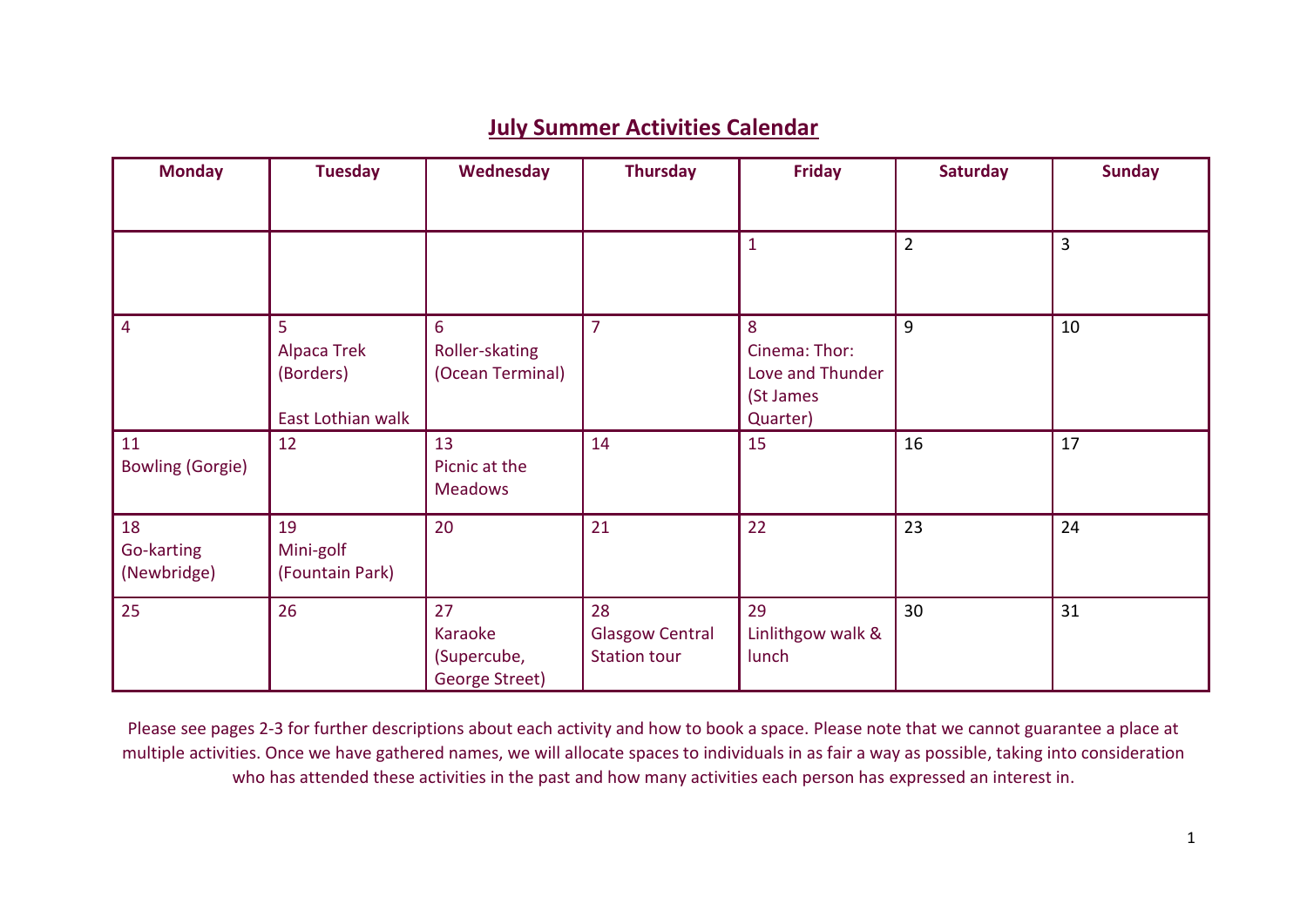## **July Summer Activity Descriptions**

| Date & time                                                | <b>Activity</b>                      | <b>Venue</b>                                          | <b>Cost</b>                                | <b>Staff</b>    | <b>Description</b>                                                                                                                                                                                                                                                                                                                                                                                                                                                          |
|------------------------------------------------------------|--------------------------------------|-------------------------------------------------------|--------------------------------------------|-----------------|-----------------------------------------------------------------------------------------------------------------------------------------------------------------------------------------------------------------------------------------------------------------------------------------------------------------------------------------------------------------------------------------------------------------------------------------------------------------------------|
| Tues 5 <sup>th</sup> July<br>Approx 9.30am<br>to 2pm       | Alpaca trek                          | Velvet Hall,<br>Innerleithen                          | £20                                        | Ant &<br>Ashley | We will be taking a small group of people to do an alpaca trek at Velvet Hall in the Borders.<br>You will be able to walk your own alpaca for an hour and then feed them and meet the<br>baby alpacas. Ant can take 3 people from Edinburgh in his car and Ashley can take 3 people<br>who live in the Borders.<br>If you are interested in coming along, please email Karina by 29 <sup>th</sup> June.                                                                     |
| Tues 5 <sup>th</sup> July                                  | Haddington<br>to East<br>Linton walk |                                                       | Free                                       | Graeme          | We will be going for a walk from East Linton to Haddington. The group will meet at<br>Number 6 at 9.30 then take the bus from Princes Street to East Linton (approx. 1 hour) and<br>then walk from East Linton to Haddington (approx. 2 hours). You are welcome to bring a<br>packed lunch or buy something to eat in Haddington. We will take the bus back to<br>Edinburgh around 2.30pm. Please email Karina by 28 <sup>th</sup> June if you would like to come<br>along. |
| Wed 6 <sup>th</sup> July<br>Approx<br>11.45am to<br>1.30pm | Roller-<br>skating                   | <b>Boardwalk</b><br>Roller Rink,<br>Ocean<br>Terminal | £6.50 plus<br>£2 skate<br>hire             | Mo              | We will be going roller-skating at the Boardwalk from 12-1pm. If you would like to come<br>along, please book your ticket via their website and email Karina to let us know that you<br>are coming along. Please meet Mo outside Ocean Terminal at 11.45am. Tickets:<br>https://www.boardwalkleith.com/<br>Please email Karina by Mon 4 <sup>th</sup> July if you plan to come along.                                                                                       |
| Fri 8 <sup>th</sup> July<br>2.15 <sub>pm</sub><br>showing  | Cinema trip                          | Everyman<br>Cinema, St<br><b>James</b><br>Quarter     | £11.20<br><b>Or</b><br>£9.20<br>concession | Hyan            | We will be going to see Thor: Love & Thunder at the Everyman cinema at St James Quarter.<br>Tickets cost £11.20 or £9.20 for concessions. Hyan has booked seat E4 if you would like to<br>sit near him. Please book your ticket in advance:<br>https://www.everymancinema.com/Booking/edinburgh/8747657<br>Meet: Either at Number 6 at 1:40pm; or outside the cinema at 2pm.<br>Please email Karina by 7 <sup>th</sup> July to let her know if you plan to attend.          |
| Mon 11 <sup>th</sup> July<br>10am to 2pm                   | <b>Bowling</b>                       | World of<br><b>Bowling</b><br>(Corn<br>Exchange)      | £4 per<br>person                           | Zaid            | We have 2 lanes booked from 11am to 12 noon at World of Bowling and will stay for<br>snacks at the café afterwards. We will be leaving Number 6 at 10am, and taking the bus<br>from Princes Street to World of Bowling.<br>Please email Karina by Monday 4 <sup>th</sup> July if you would like to book a space.                                                                                                                                                            |